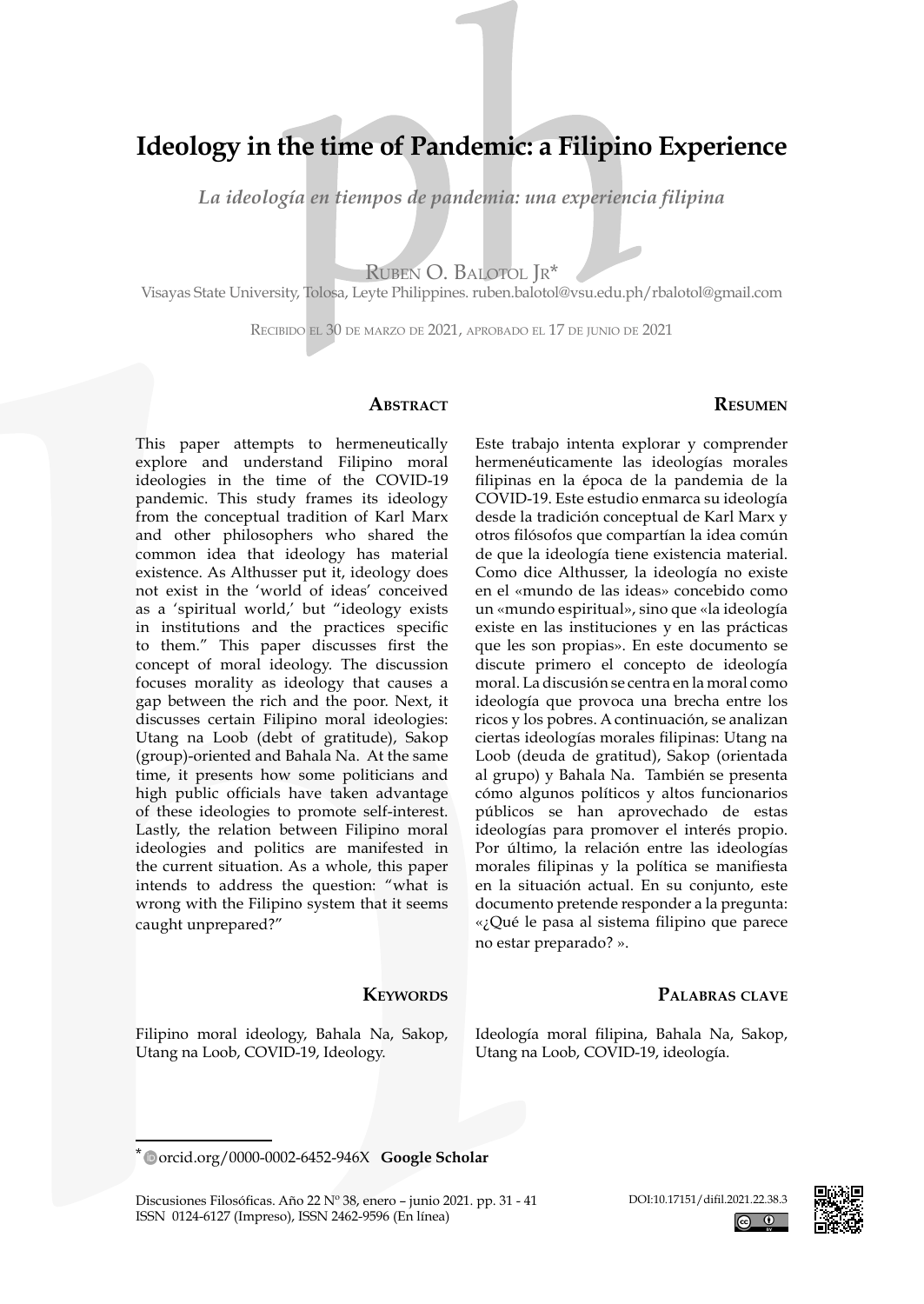# **Introduction**

The COVID-19 pandemic resembles Albert Camus' creative fable of fear, courage, and cowardice, *The Plague*. It depicts a story about an entire city quarantined within the guarded walls at the merciless hands of the plague. The people have no other choice but to do all within their power to defeat it (Camus *The Plague*). Similarly, as humanity faces the threats of COVID-19, we are told to maintain a proper distance and live with the new *locum tenens*. However, some individuals appointed to strategically promote socio-economic stability draw mistrust and lack of confidence in their performance to alleviate the burden brought by the pandemic. The qualms about the handling of the pandemic fittingly are captured by Slavoj Žižek's question: what is wrong with the system that we were caught unprepared by the catastrophe despite scientists warning us about it for years?" (Žižek *Pandemic! COVID-19 shakes the world*).

In the Philippines, varying opinions concerning the handling of the pandemic are debated. Critics pointed out that the measures are being used to crackdown dissent and an opportunity to access the government funds for personal gain. Some blamed Filipinos for the lack of discipline and parochial politics. Thus, the task of this paper comes in threefold. The first part provide a discussion on the question posited by Žižek in the Philippine context. The second part provides a sound argument that the identified Filipino moral ideologies are simply the answer to "what is wrong with our system?" The third part presents a critical approach regarding Filipinos commonly shared moral ideology.

In addition, this paper frames its concept of ideology from the conceptual tradition of Karl Marx and other philosophers who shared the common idea that ideology has material existence. As Althusser puts it, ideology does not exist in the 'world of ideas' conceived as a "spiritual world, but Ideology exists in institutions and the practices specific to them" (Althusser 156).

The first point of the paper provides a moral ideology background. Next, *Utang na Loob* (debt of gratitude), *Sakop* (group)-oriented and *Bahala Na* (come what may) are taken as reference of moral ideology. The aim is to present the idea that the Filipino understanding of propriety are deeply influenced with these moral ideologies. Lastly, moral ideologies in the Philippine politics are described. The discussion explains how some politicians and high public officials have taken advantage of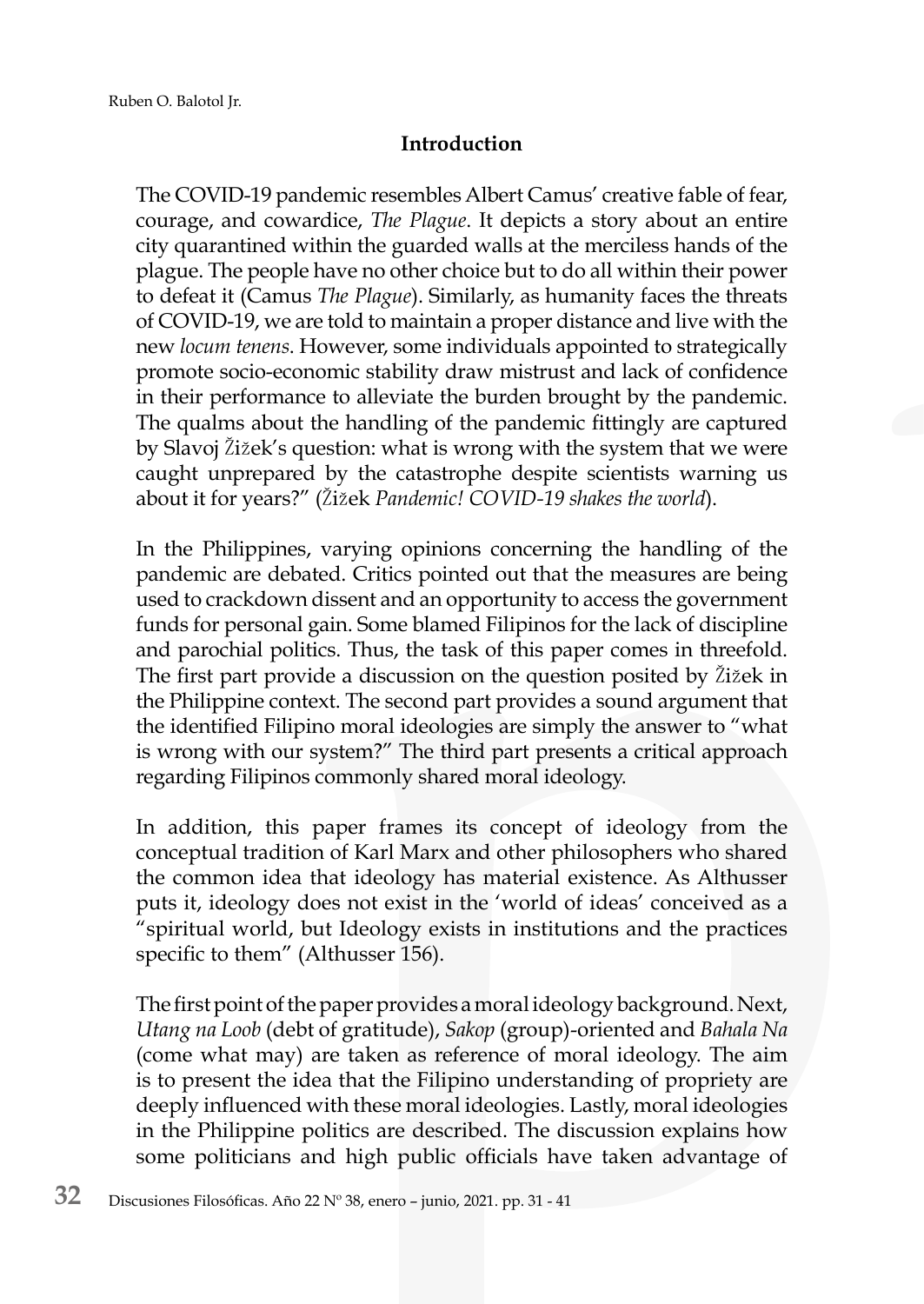these ideologies, particularly *Utang na Loob*, *Sakop* and *Bahala Na*. As a whole, the paper provides a discussion that the identified ideologies profoundly influenced Filipinos. It is the answer to the question, "what is wrong with the Filipino system that it seems caught unprepared?"

### **Moral Ideology**

According to Jonathan Haidt, there are three possible discussions on the source of morality: nature, nurture, and rationalism. It was natural when people believed that people attain a level of moral maturity or believe in its religious framework through evolution. Nurture means that people can form morality through their experience or observation. Rationalism means that people figure out morality for themselves, a self-constructed character as people engage with other human beings (Haidt 18-20).

Rationality is our nature, and sound moral reasoning is the endpoint of development (Haidt 21-22). Therefore, it is possible to conclude that, first, social structures in our Society nourishes our rationality which becomes a tool when confronted with moral issues, i.e., watching pornography, same-sex marriage or masturbating is a sin as claimed by some religions? Second, the rationalism provided by people becomes dominant and imposed upon other members of a particular Society, making it an ideology. Through education, moral ideology is taught and propagated to the members of specific organizations and religious affiliations. Therefore, when we encounter the dissemination of this ideology, particularly moral doctrine, it must be considered.

Moreover, the fact that there is hegemony in every society. There is a gap that exist between the rich and the poor, gated communities and favelas, and First World and Third World. Ideology can nominate anything from a contemplative attitude that misrecognizes its dependence on social reality to an action-oriented set of beliefs, from the indispensable medium in which individuals live out their relations to a social structure to false ideas which legitimate a dominant political power (Žižek *Spectre of Ideology)*. Ideology exists in institutions and the practices specific to them. "We are even tempted to say, more precisely: ideological exists in apparatuses and the practices specific to them" (Althusser 156).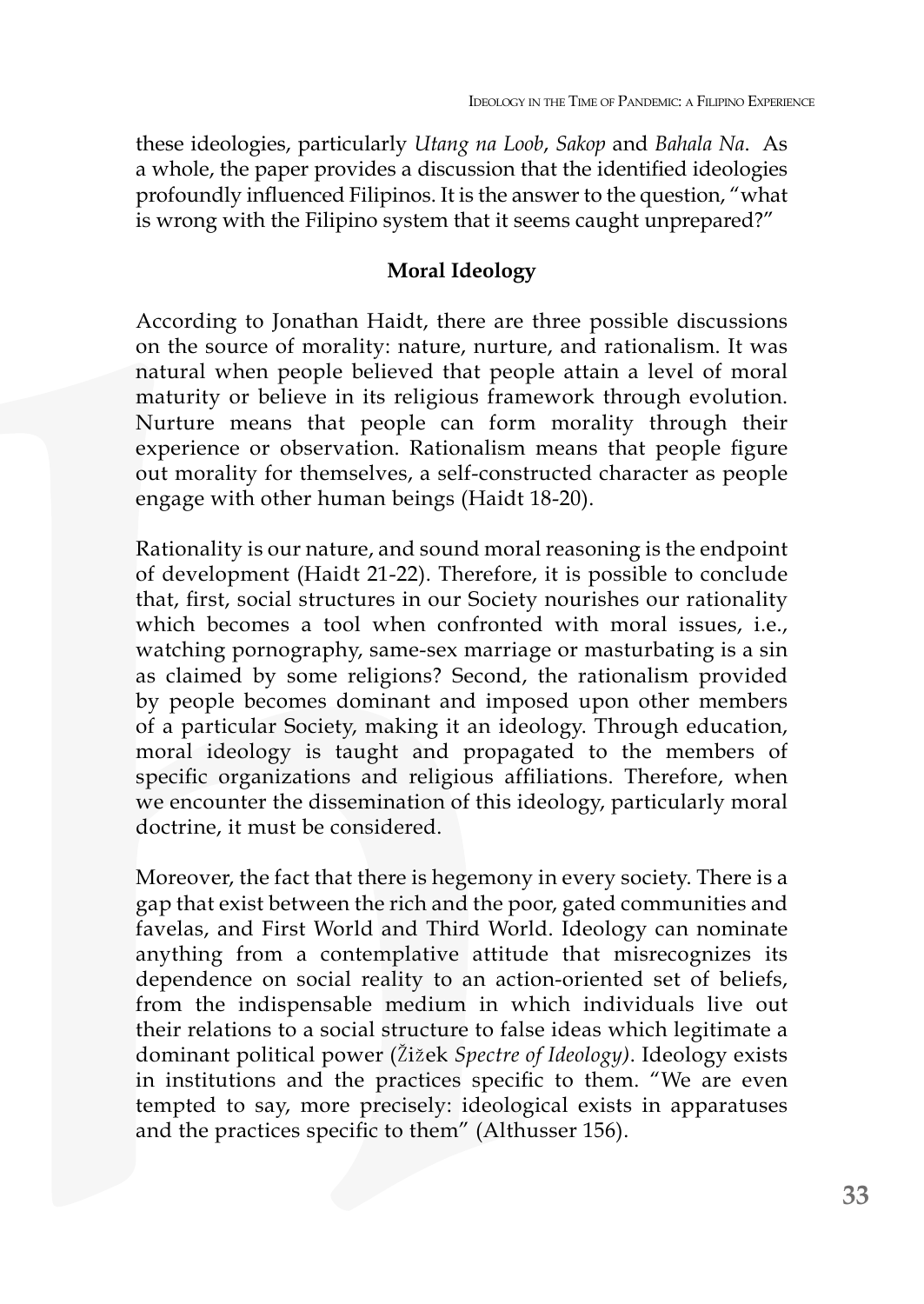Althusser pointed out that ideology serves as a repressive social function, which is "the production of the conditions of production" that becomes in what Žižek would frame as objective violence. A kind of invisible violence sustains the very zero-level standard against which we perceive something as visible violence. For example, thousands of workers get unemployed, and small shareholders lose everything they have; it just happens, and nobody is responsible. Objective violence perpetuates violence such as robbery, murder, corruption, rape, etc. The reason for these kinds of violence happens because ideology is imposed and controlled by the dominant members of the Society. As a whole, Society is more and more splitting up into two great hostile camps, into two great classes directly facing each other—bourgeoisie and proletariat (Žižek *Violence;* Althusser *On the Reproduction of Capitalism*).

# **Utang na Loob, Sakop and Bahala as Moral Ideology**

The Filipino culture is a mixture of three great traditions. First, Asian tribalism and animism. It refers to the barangaic socio-political structure of the native Filipinos under the leadership of a *Datu* and with the belief that every creature possesses a spiritual essence. Second, the Spanish Catholic tradition. It refers to the introduction of Christianity as religion and at the same time the colonization of Spanish monarchy. Lastly, the American enterprise paved the way for educational reforms, introducing democracy and turning Filipinos into "little brown Americans" (Mulder 68; Reyes 148-150). These three backgrounds play an important role in understanding and interpreting the contemporary Philippines and having a so-called "damaged culture" that is still in the process of reconciling with the past.

Moreover, the settlers introduced their ideologies, making them a standard for desirable, enjoyable, just, good and beautiful. In contrast, the native perceptions of reality are considered vicious, uncouth and superstitious. Eventually, the colonizers' values and practices were enmeshed deeply among Filipinos. Although colonizers left the country decades ago, many Filipinos are still devoted to their desires and standards.

*Utang na Loob*, *Sakop* orientation, and *Bahala Na* are three dominant ideologies commonly shared among Filipinos. The conceptualization and definition of these three contemporary Filipino moral ideologies manifest a synthesis of Asian, Spanish and American traditions.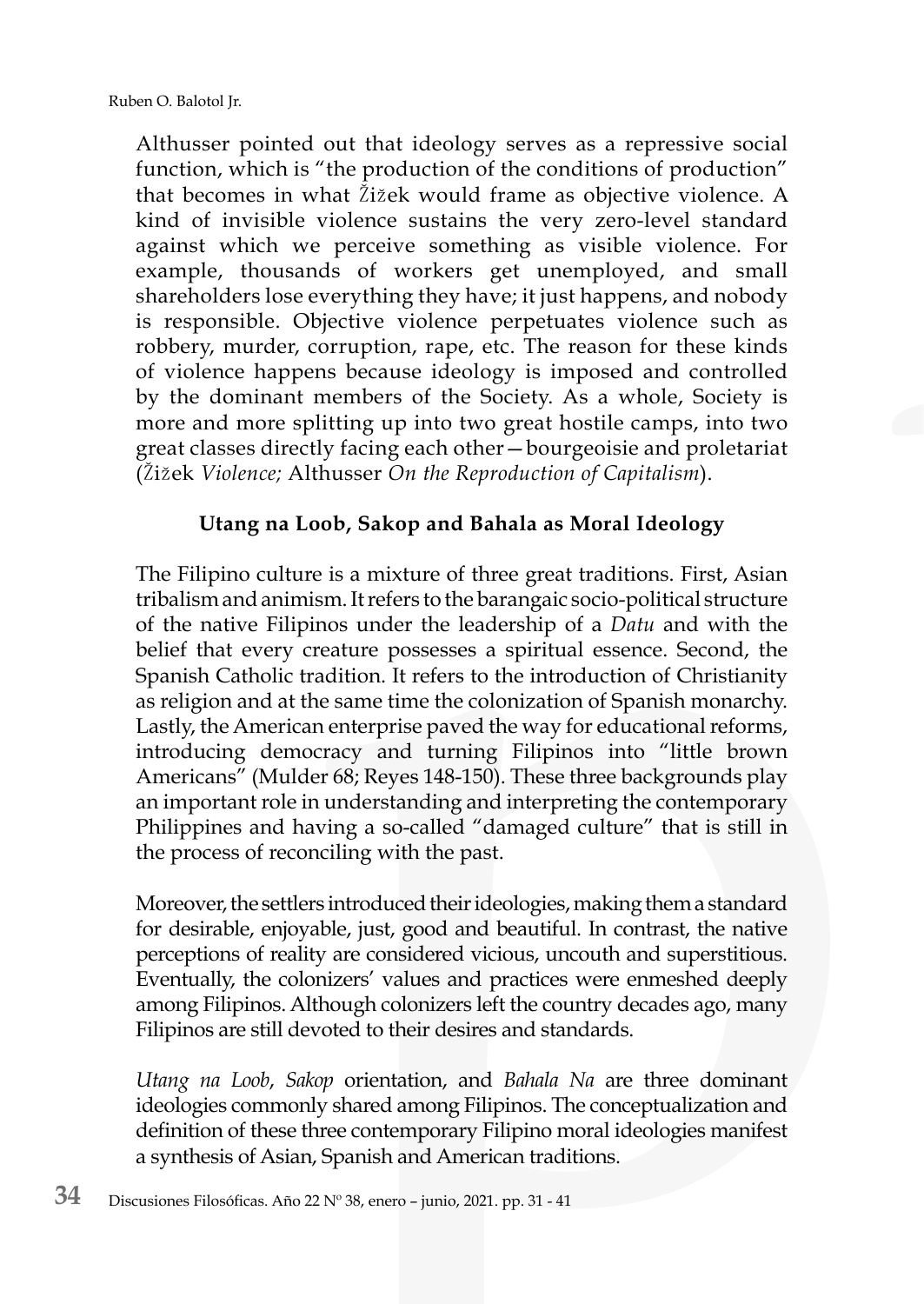### **Sakop Orientation**

What is *Sakop* (group) –orientation? It is an extension of Filipinos' emphasis on the importance of family. The aim is to build a strong interpersonal relationship with those who are not part of the family and make them part through ritual kinship. Similar and typical to the Filipino family, the structure of *sakop* is characterized as interpersonal and hierarchic. Interpersonal means a member finds fulfillment in the harmony of the *sakop*; it means that in making personal decisions, one considered its effect on the *sakop*. Hierarchic means that what is right and wrong depends on what is favored by the group as a group, particularly the dominant members of the group (Mercado 57-59).

The concept of *sakop* is linked to *kapwa* which means 'shared self, shared identity, or self-in-the-other for similar to *kapwa*; the *sakop* requires the adherents to control and restrain selfish desires for the welfare of the *sakop*. *Sakop*, similar to a family framework, expects economic, emotional, and moral support. It is further reinforced by a continuous flow of assistance and favors among the *sakop* and reciprocal exchanges members (Miralao 193-194). Filipinos may cement these relationships through ritual kinship or fictive kin (Reyes 159-160). During elections, this orientation is also true; the man who might perform the job better may lose the election simply because the opponent belongs to a larger *sakop*.

In addition, *sakop* orients an individual to behave appropriately towards one another; that is why one must avoid k*anya-kanya* (each to his/her interest) as a trait. Instead, a Filipino should understand that in a *sakop*, one is expected to know *pakikisama* (get along, be concerned and supportive) and pakikitungo (act humbly, concede, and deal with individuals properly). *Pakikisama* refers to the commonly shared expectations, desires, or requests for the good of the group. It is the willingness of the person to forfeit and entrust one's own interest in favor of other members of the group or family in the spirit of harmony, friendship, and respect to majority decisions. When one is forced to conform to a group's desires, it is called *pakikitungo* (to concede). It is a temporary accommodation of things when the consequences of an action are uncontrollable (Jocano, 64-66; Miralao 195).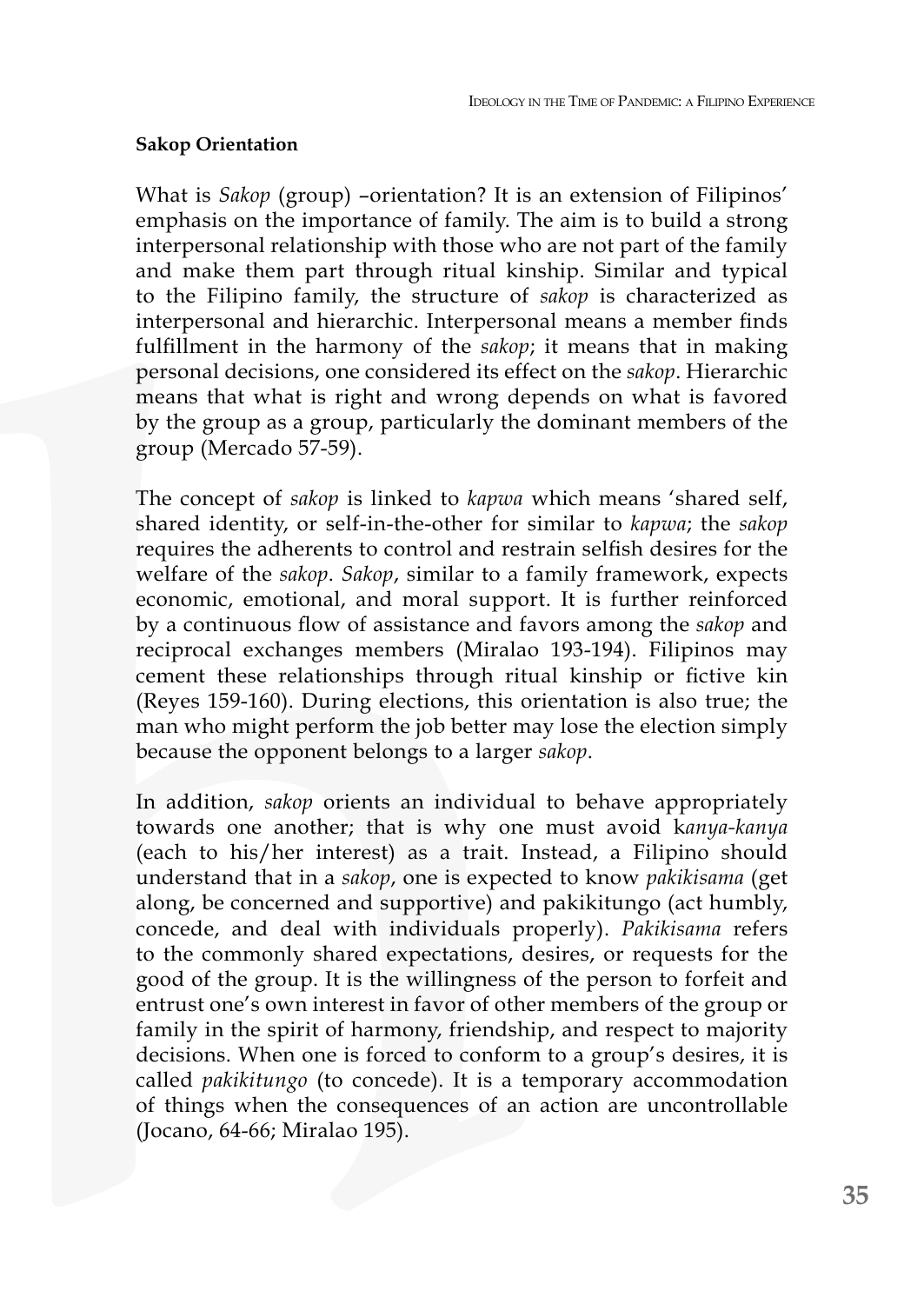# **Utang na Loob (Debt of Gratitude)**

*Utang na Loob*, established when help is sought or is extended to another in the name of friendship and family. A favor extended to another in time of crisis also creates *Utang na Loob*. The self-imposed commitment is to give back the same kind of *kagandahang-loob to* the person who has shown it to you. (Jocano 82). As depicted in a Filipino proverb: "*Ang Utang na Loob, napakaliit man, utang at utang din kahit mabayaran. Sa pakitang loob at tapat na damay ay walang sukat maitimbang*" (A favor, no matter how small, is a debt we must never forget since no money can ever fully repay it)" (Miralao, 196-197). For when *utang-na-loob* (debt of gratitude) is repaid 'with interest', that is more than what is due, it can bring about a circular dynamic between two persons where the one who previously showed *kagandahang-loob* is now the one with *utangna-loob*, and then vice versa; it continues to alternate and strengthen the relationship in the process. This is where *kapwa* naturally develops into mutually sacrificial friendships (Reyes 160-161).

The element of an *Utang na Loob* relationship includes not only a recognition of one's *Utang na Loob* and the material repayment. More importantly, it entails an appreciation for a favor received through other gift-giving exchanges or by rendering other forms of endorsements and services even after a debt been paid. Moreover, negatively, sometimes people use *Utang na Loob* to take advantage of one another. Sometimes politicians who are aware of the social system exploit it by deliberately cultivating *Utang na Loob* towards themselves. When the election comes, they can reclaim these by requesting the debtors to vote for them or their candidate (Reyes 162).

Lastly, in 2013 the Philippines was hit by a typhoon that killed thousands and put the country in a state of emergency on account of a natural calamity. At the time, Rodrigo Duterte, the mayor of Davao City, voluntarily deployed his first responders. He ordered the distribution of cash and relief goods with no questions asked, in contrast to the government agency supposed to address the problem. He was the first politician who extended help to the victims of the typhoon. Thus, it was no surprise at the height of the 2016 presidential election, banners with Duterte's image were displayed urging typhoon survivors to help Duterte. Survivors regarded it as a moral obligation, a form of repaying *Utang na Loob*. It is a welcome obligation that bolsters the self-esteem of marginalized people who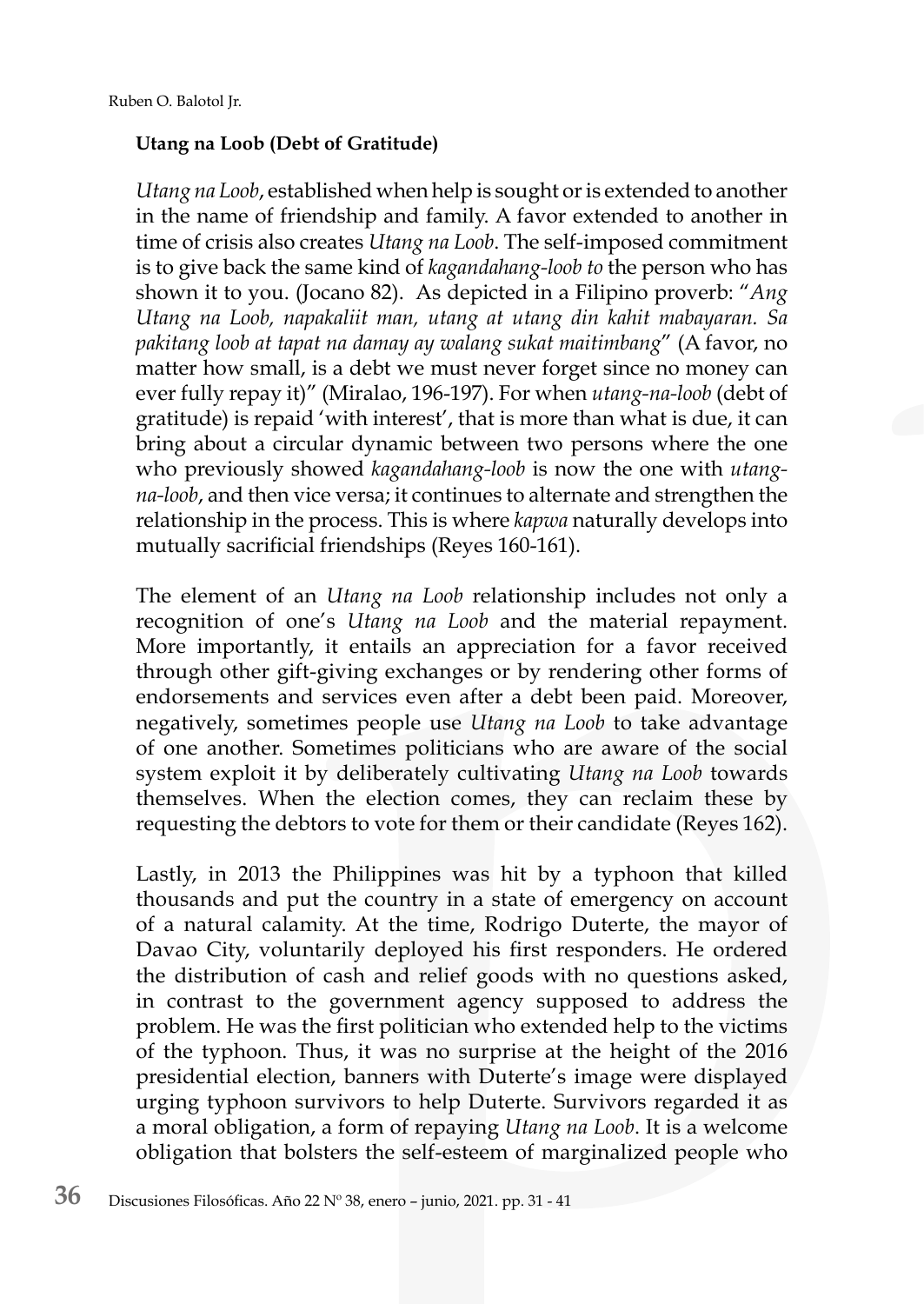feel they can put a deserving person in power. Some poor communities also raise funds to support Duterte's campaign (Curato 209-214).

Every Filipino is expected to possess *Utang na Loob*. A person should be aware of the obligation to those from whom he/she receives favors and should repay them in any acceptable manner. Since *Utang na Loob* invariably stems from a service rendered, quantification is impossible even though a material gift may be given. One cannot measure the repayment but an attempt to make it, nevertheless, is either believing that it supersedes the original service in quality or acknowledging that the repayment is partial and requires further repayment (Hollnsteiner, 392-394). In practice, *Utang na Loob* comes in various forms ranging from job opportunities, professional services, money credit, and another form of kindness. Under the operation of *Utang na Loob*, giving gifts, for example, elected officials or persons in positions from government or private organizations, are not viewed as immoral since these gifts are merely a form of acknowledging their *Utang na Loob* (Hollnsteiner 394; Jocano 82).

### **Bahala Na (Come What May)**

*Bahala Na* is part of Filipino values which refer to the teleological component of the culture. It springs from the ancestors' wisdom handed down through oral tradition that natural and supernatural powers influence individual's fate. Natural means that its social and environmental structure influences one's attitude and behavior towards life. While, magical powers means the recognition of the existence of divine beings and their penchant to interfere in human affairs, and at the same belief that they can be swayed by performing rituals to ensure that one is being favored from the supernatural beings (Gripaldo 194-199).

Moreover, *Bahala Na* frequently is misinterpreted as a form of fatalism, a sort of surrender, which is undeniable due to its ambivalent tendencies that some would undergo rigorous ritual or unusual habit to ensure chances of being favored by the supreme beings. For example, when a person is about to take a college entrance test or licensure examination, we can assume that person will spend money buying religious items, attending religious celebration and consulting a fortune teller to pass the test.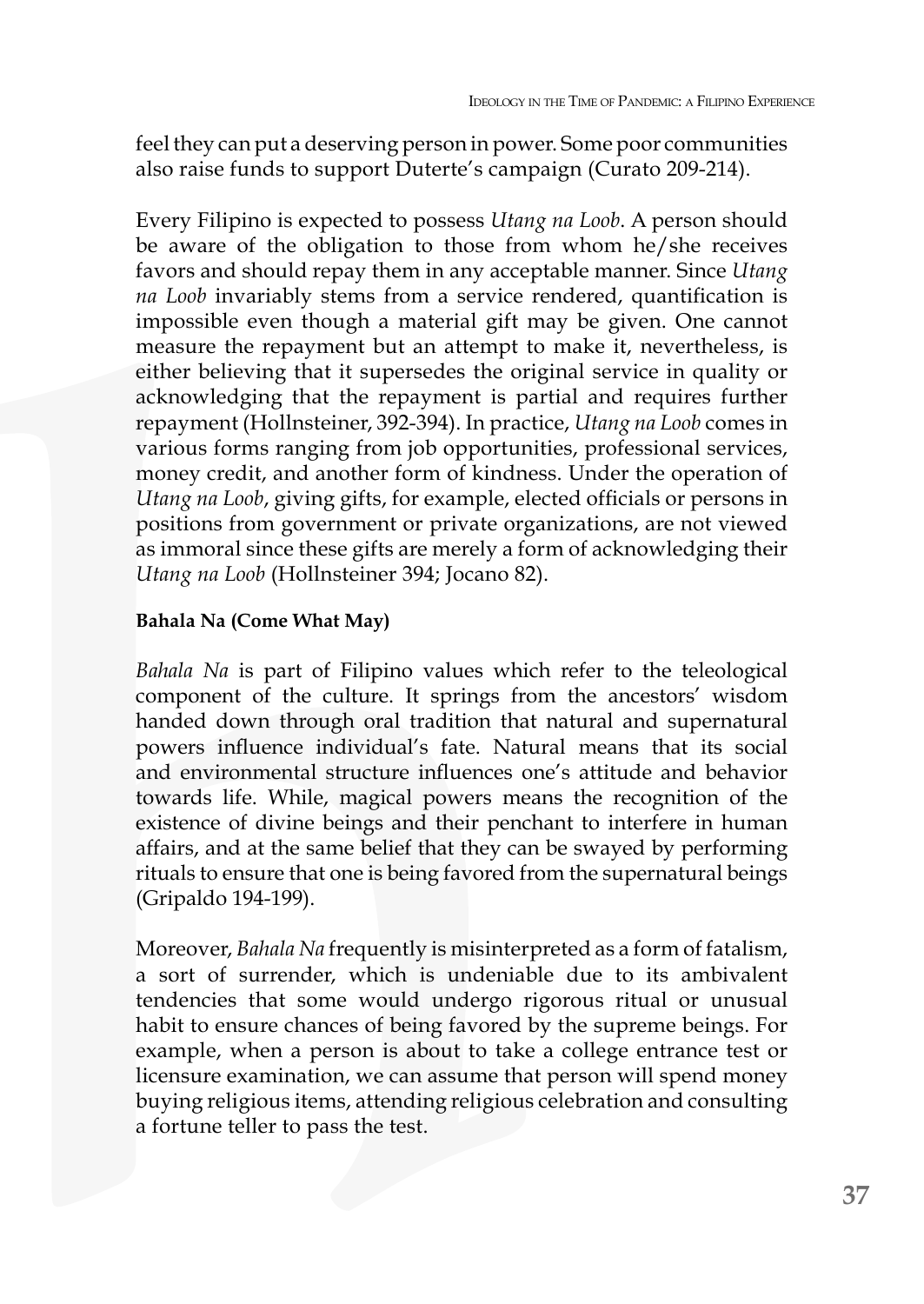In addition, *Bahala Na*, in the face of the Kierkegaardian angst or encounters Camus absurd with courage and hope, faces the abyss of the unknown. Perhaps, Filipinos are not different from Kierkegaard's knight of faith, a person who put trust in himself and to God or Camus' Sisyphus despite being aware of the absurdity in life, still attempt to live, and to create, in the very midst of the desert (Camus, *The Myth of Sisyphus*; Kaufmann 83-92).

# **Moral Ideologies in Philippine Politics**

Every culture possesses its values, and there can be no comparison between them all. All cultures and moral values are equivalent. That is to say, a culture is not a moral order, but only a set of folkways and its moral values and standards are simply subjective idealization of patterns of behaviors that have grown out of man's instinctive reactions to its material environment (Ward 48). This statement generally describes how Filipino values have been taken advantage of in promoting some political leader's self-interest that can be deduced in handling the burden brought by COVID-19. However, Aristotle pointed it out by saying that, despite the cultural and traditional diversity, what is reasonable must always be pursued not for the sake of something else, but the sake of goodness, through the use of reason that is concerned with action (Kenny 266-279).

Philippine politics is arranged through a network of personal relationships, primarily involving exchanging favors between prosperous patrons and their needy and dependent clients. In time, corruption and violence in the post-Marcos Philippines have reached such staggering proportions over the past decade or so. The ills have become very much embedded in the country's political system. A weak state preyed upon and plundered by different factions of the elite, who take advantage of, and extract privilege from, a mostly incoherent bureaucracy, it is not just the cronies but the oligarchic elite as a whole that engages in plunder (Quimpo 229-232; Reilly 184-197).

Moreover, the manifestation of *Utang na Loob*, *Sakop* and *Bahala Na* during this COVID-19 pandemic can be reflected in various matters: the preferential treatment to public officials and families for them to be tested for COVID-19, despite the lack of test kits; the bickering of the politicians with regards to the handling of the pandemic without providing concrete plans to ease the burden brought by the situation;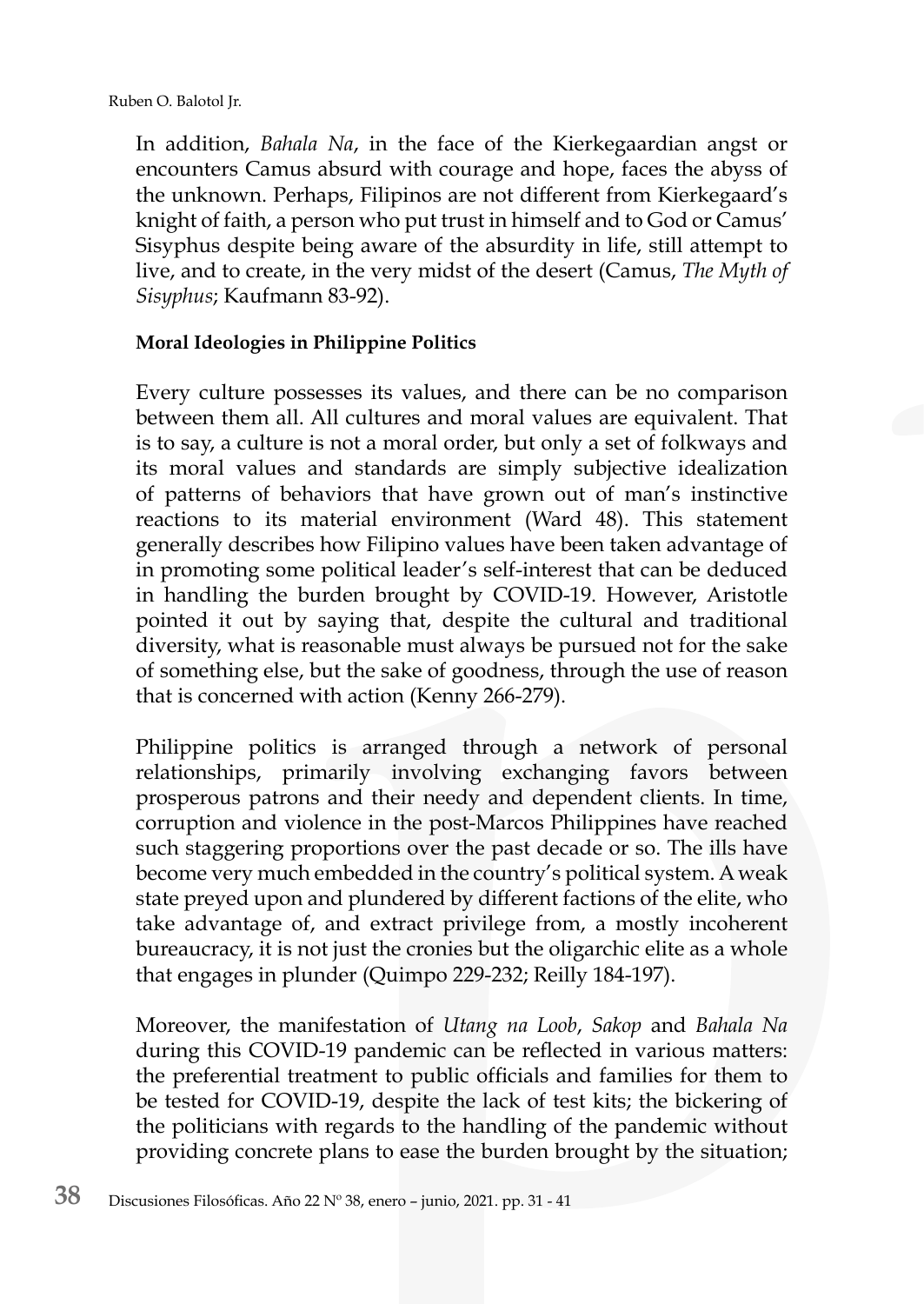the public pronouncement of favoritism to some high ranking officials who callously violated quarantine protocols; the militaristic approach instead of a health-based approach; and the insistence of the educational institution to continue to hold classes despite the situation.

Thus, it can be drawn that the Filipino citizen, particularly the marginalized is suffering from a crisis of faith in democracy and finding themselves disillusioned with mainstream politics. Over and over again, political leaders had portrayed themselves to represent ordinary citizens. The pandemic has shown Filipinos the enormous problem with the political system. At the same time, it presented a discussion that Filipino moral ideologies in a democratic system require objectivity and shuns favoritism would only widen the gap between the rich and the impoverished.

## **Conclusion**

As the Filipino comes into terms with the threats of the COVID-19, these identified moral ideologies: *Utang na Loob*, *Sakop* and *Bahala Na*  are used not only as measures of the quality of behavior but also as sources of imperatives in the social system, making human fellowship euphemistic. It function as instigators of sentiments within the individual and as primary references of outside regularities of actions in group transactions. They also act as the generative force of what should be done and avoided in our Society. These imperatives specify how one should read meanings in actions and what to expect from people when interacting with them under certain circumstances, situations, and conditions.

Therefore, the Filipino displays of extreme family-centeredness and personalism are extended to a broader community, preserve good relations with people, and shun conflicts and signs of the antagonism (Miralao 192-194). However, these moral ideologies, as reflected in the behaviors and attitudes of some Filipinos, particularly of those people who are tasks to address the burden brought by the pandemic, failed to promote the common good instead serve the interest of their *sakop*, of those whom they have an *Utang na Loob*.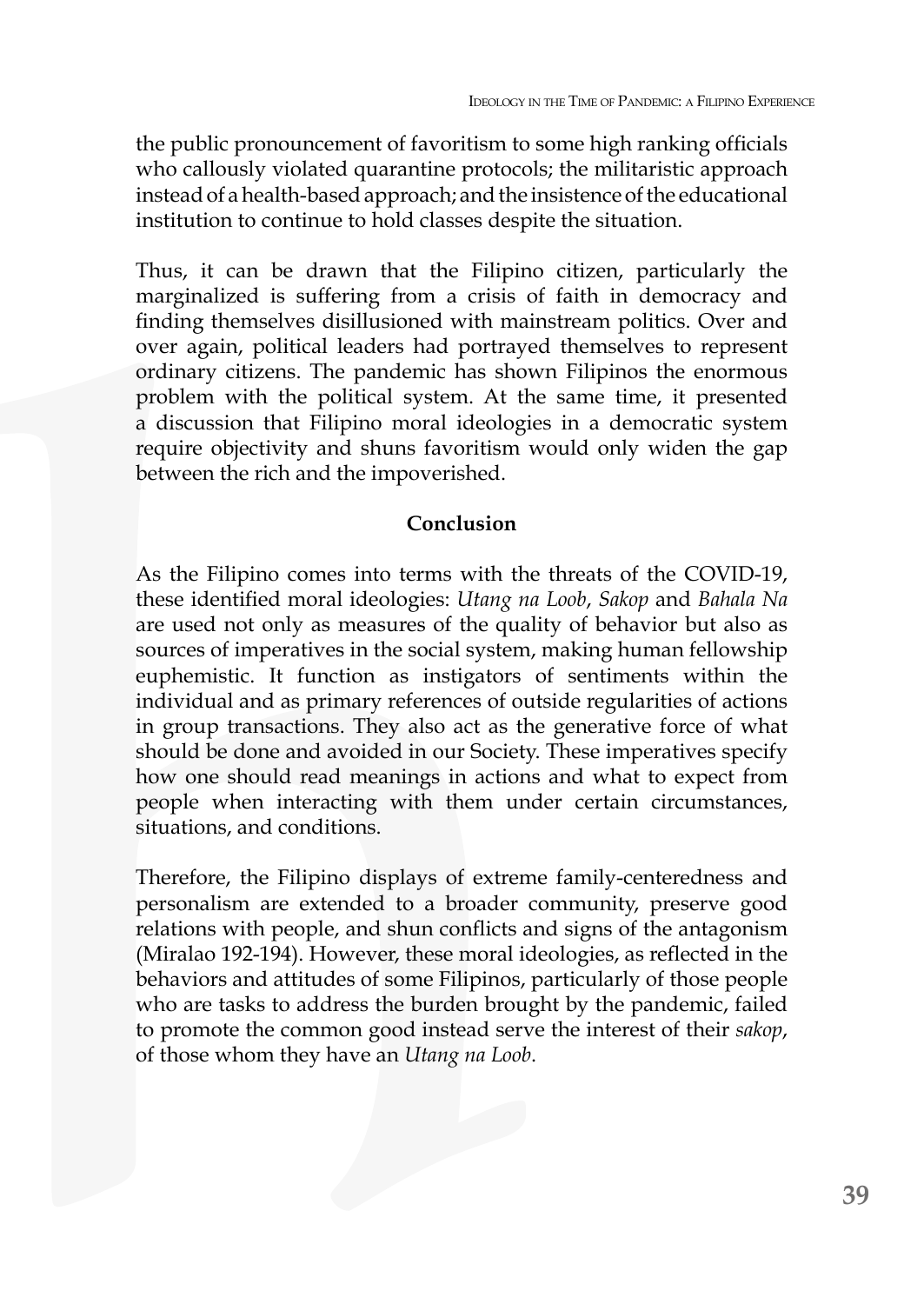**References**

Abinales, Patricio and Donna Amoroso. *State and Society in the Philippines 2nd edition*. Rowman and Littlefield Publishers, 2017.

Althusser, Louis. *On the Reproduction of Capitalism: Ideology and Ideological State Apparatuses*. Translated by G.M. Goshgarian, 2014.

Bernardo, Allan. "Exploring Political Values of Filipinos Using an Etic Approach". *Philippine Journal of Psychology.* Vol. 50, no. 2, 2017, pp. 7-38. https://www.pap.ph/file/pjp/pjp2017-50-2-pp7-38-bernardoexploring\_political\_values\_of\_filipinos\_using\_an\_etic\_approach.pdf

Camus, Albert. 1955. *The Myth of Sisyphus*. Penguin Books.

Curato, Nicole. "The Power and Limits of Populism in the Philippines". *Current History* , Vol.117, no. 800, 2018, pp. 209-214. https://doi. org/10.1525/curh.2018.117.800.209

Gripaldo, Rolando. "Bahala Na: a Philosophical Analysis". *Filipino Cultural Traits: Claro R. Ceniza Lectures*, 2005, pp.194-211. https:// www.researchgate.net/publication/238082707\_BAHALA\_NA\_A\_ PHILOSOPHICAL\_ANALYSIS1

Hollnsteiner, Mary. "Reciprocity in the Lowland Philippines." *Philippine Studies*, Vol. 9, no. 3, 1961, pp. 387-413. http://www.jstor. org/stable/42720500

Jocano, F. Landa. *Filipino Value System: a Cultural Definition*. Philippines, Punlad Research House, 1997.

Mulder, Niels. "Filipino Identity: The Haunting Question." J*ournal of Current Southeast Asian Affairs*, Vol.32, no.1, pp. 2013, pp.55-80.5. https://doi.org/10.1177/186810341303200103

Kaufmann, Walter. *Existentialism: From Dostoevsky to Sartre*. Meridian Books, 1960.

Kenny, Anthony. *A New History of Philosophy: Ancient Philosophy*. Clarendon Press, 2004.